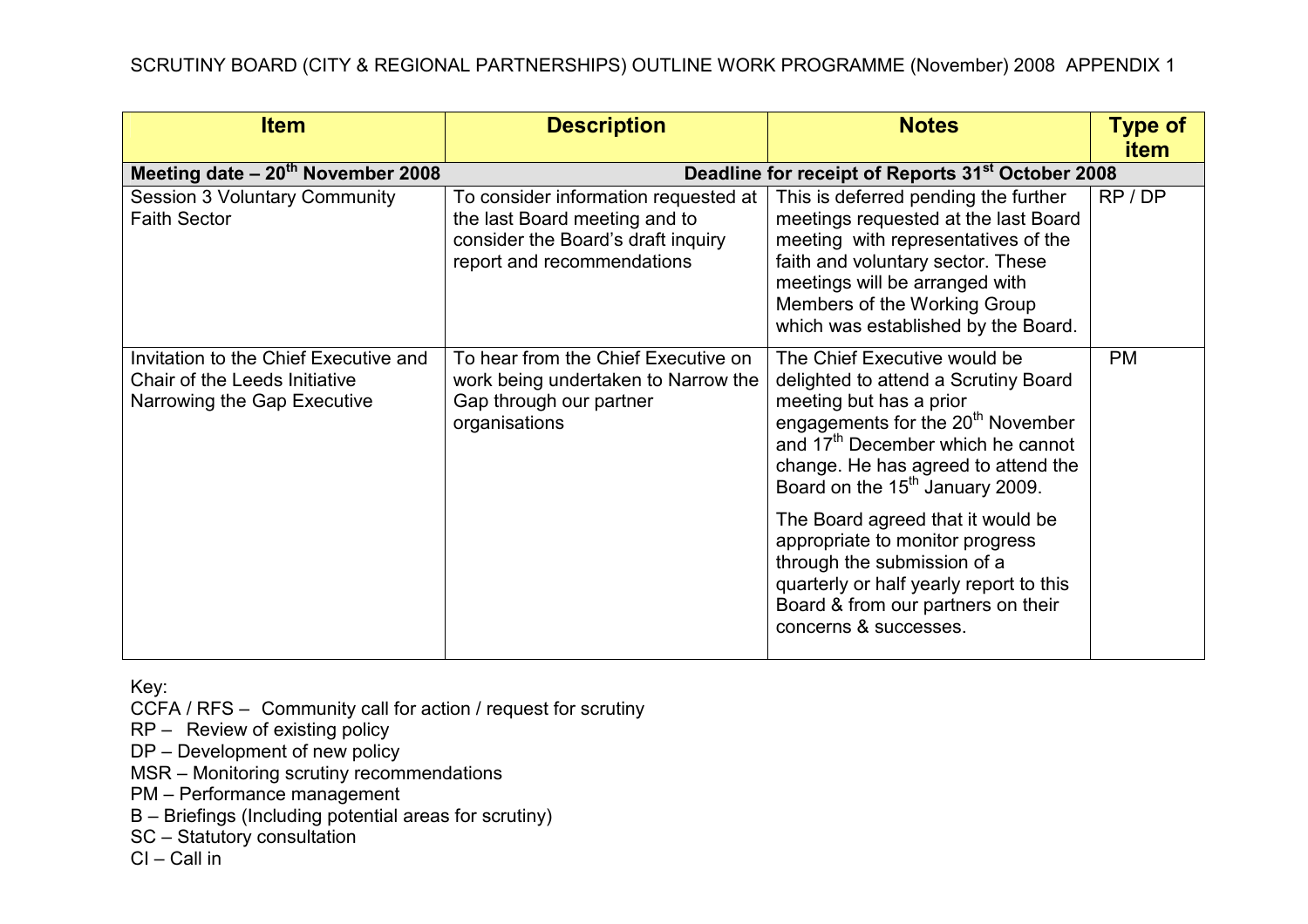| <b>Item</b>                        | <b>Description</b>                                                                                                                                                                                                                                                                                                                                                                                                                                    | <b>Notes</b>                                                                                                                                                                                  | <b>Type of</b>       |
|------------------------------------|-------------------------------------------------------------------------------------------------------------------------------------------------------------------------------------------------------------------------------------------------------------------------------------------------------------------------------------------------------------------------------------------------------------------------------------------------------|-----------------------------------------------------------------------------------------------------------------------------------------------------------------------------------------------|----------------------|
| Session 2 Inquiry into Skills      | To consider the current proposed<br>arrangements for the MAA in Leeds,<br>in particular the rationale for the<br>MAA (evidence base) and the<br>proposed outcomes of the MAA, and<br>impact on Leeds businesses and<br>residents; consider the proposed<br>merger of 3 FE colleges in the city &<br>the likely impact on employers,<br>individuals & communities & seek<br>input from LSC, college principals<br>and Leeds Skills Board on the plans. | The Board approved terms of<br>reference for this inquiry at its<br>meeting in September following a<br>recommendation from the Skills<br>Working group it established earlier<br>in the year | <b>item</b><br>RP/DP |
| Meeting date $-17th$ December 2008 |                                                                                                                                                                                                                                                                                                                                                                                                                                                       | Deadline for receipt of Reports 28th November 2008                                                                                                                                            |                      |
| <b>Tracking Recommendations</b>    | To consider a report on progress in<br>implementing the Board's<br>recommendations to date.                                                                                                                                                                                                                                                                                                                                                           |                                                                                                                                                                                               | <b>MSR</b>           |

CCFA / RFS – Community call for action / request for scrutiny

RP – Review of existing policy

DP – Development of new policy

MSR – Monitoring scrutiny recommendations

PM – Performance management

B – Briefings (Including potential areas for scrutiny)

SC – Statutory consultation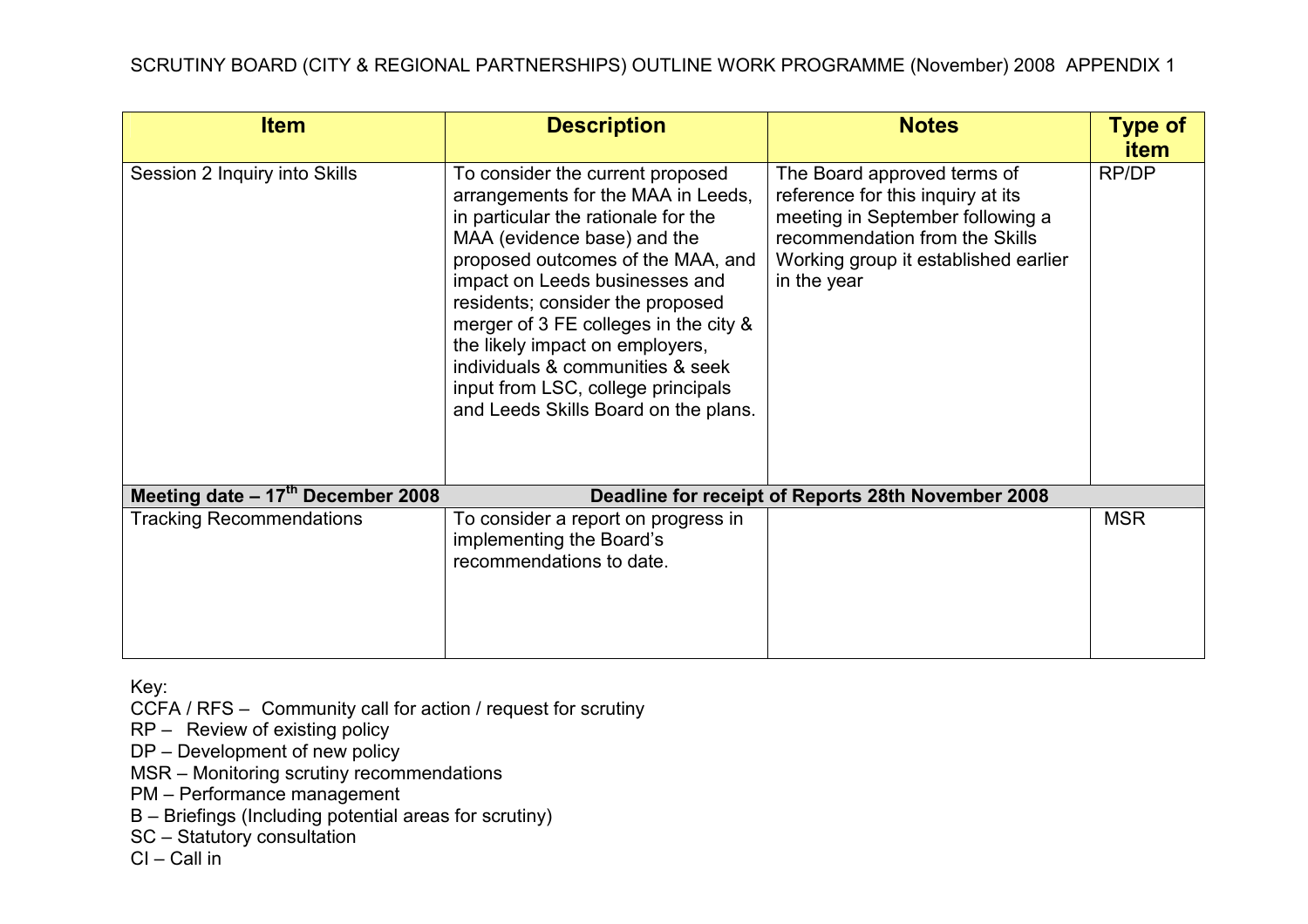| <b>Item</b>                                                      | <b>Description</b>                                                                                                                                                                                                                                                                                           | <b>Notes</b>                                                                                                                                                                                  | <b>Type of</b><br><b>item</b> |
|------------------------------------------------------------------|--------------------------------------------------------------------------------------------------------------------------------------------------------------------------------------------------------------------------------------------------------------------------------------------------------------|-----------------------------------------------------------------------------------------------------------------------------------------------------------------------------------------------|-------------------------------|
| Meeting date $-15^{th}$ January 2009                             |                                                                                                                                                                                                                                                                                                              | Deadline for receipt of Reports 29th December 2008                                                                                                                                            |                               |
| Session 3 Inquiry into Skills                                    | This Session is to consider any<br>information requested from the<br>previous session and examine any<br>possible future developments to the<br>MAA, eg City Region approaches to<br>tackling worklessness and further<br>matters relating to the merger of the<br>3 FE colleges and its impact in<br>Leeds. | The Board approved terms of<br>reference for this inquiry at its<br>meeting in September following a<br>recommendation from the Skills<br>Working group it established earlier<br>in the year | RP/DP                         |
| Annual Report on Performance<br>against the Leeds Strategic Plan | To receive an Annual Report on<br>Performance against the Leeds<br><b>Strategic Plan</b>                                                                                                                                                                                                                     | At the Board meeting in June 2008<br>officers recommended that this<br>Board was appropriately placed to<br>take an overview of this document                                                 | <b>MSR</b>                    |

CCFA / RFS – Community call for action / request for scrutiny

RP – Review of existing policy

DP – Development of new policy

MSR – Monitoring scrutiny recommendations

PM – Performance management

B – Briefings (Including potential areas for scrutiny)

SC – Statutory consultation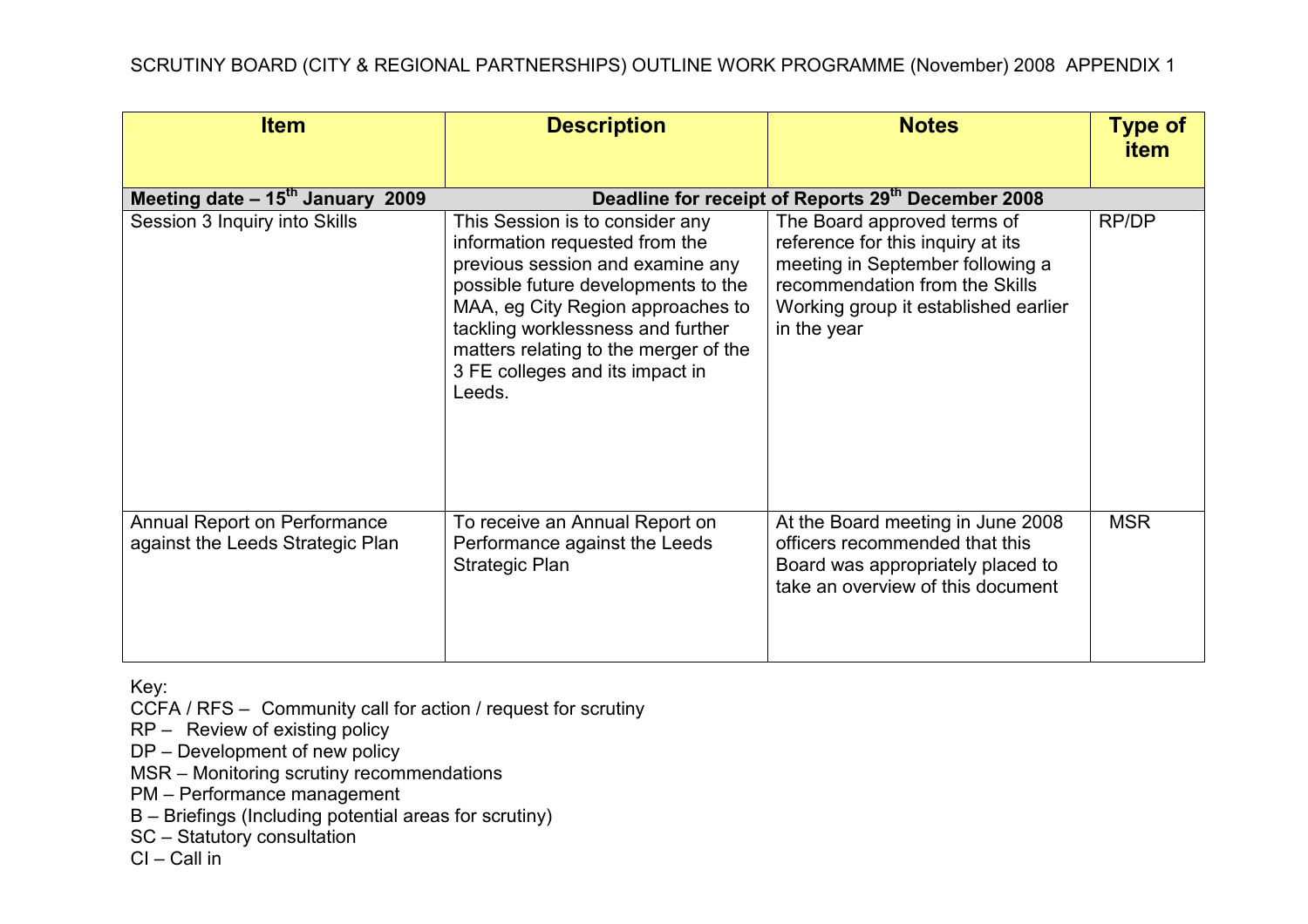| <b>Item</b>                        | <b>Description</b>                                                                                                                                                                                                                                                                                                                                                                                           | <b>Notes</b>                                                                                                                                                                                                                                                                                                    | <b>Type of</b><br><b>item</b> |
|------------------------------------|--------------------------------------------------------------------------------------------------------------------------------------------------------------------------------------------------------------------------------------------------------------------------------------------------------------------------------------------------------------------------------------------------------------|-----------------------------------------------------------------------------------------------------------------------------------------------------------------------------------------------------------------------------------------------------------------------------------------------------------------|-------------------------------|
| Meeting date $-26th$ February 2009 |                                                                                                                                                                                                                                                                                                                                                                                                              | Deadline for receipt of Reports 6th February 2009                                                                                                                                                                                                                                                               |                               |
| Session 4 Inquiry into Skills      | The purpose of this session is to<br>look at how are partners who have<br>signed up to the LAA are delivering<br>on the targets that have been set<br>and to hear about the changes they<br>are making in order that they can<br>meet those targets. It will also<br>explore individuals who are post<br>school who have no qualifications/<br>no level 1 and the extent to which<br>services are effective. | The Board approved terms of<br>reference for this inquiry at its<br>meeting in September following a<br>recommendation from the Skills<br>Working group it established earlier<br>in the year                                                                                                                   | RP/DP                         |
| <b>Marketing Leeds</b>             | To consider a progress report from<br>the Chief Executive Marketing Leeds<br>which will include the outcome of<br>funding applications, details of its<br>work plan and the proposed contract<br>with the Council for 2009/10                                                                                                                                                                                | This follows a recommendations<br>from Scrutiny Board (Central and<br>Corporate Functions) of 17 <sup>th</sup> October<br>2008 following a Call-In which<br>investigated whether the key aims of<br>the partnership between the Council<br>and Marketing Leeds have been,<br>and will continue to be, achieved. | RP/DP                         |

CCFA / RFS – Community call for action / request for scrutiny

RP – Review of existing policy

DP – Development of new policy

MSR – Monitoring scrutiny recommendations

PM – Performance management

B – Briefings (Including potential areas for scrutiny)

SC – Statutory consultation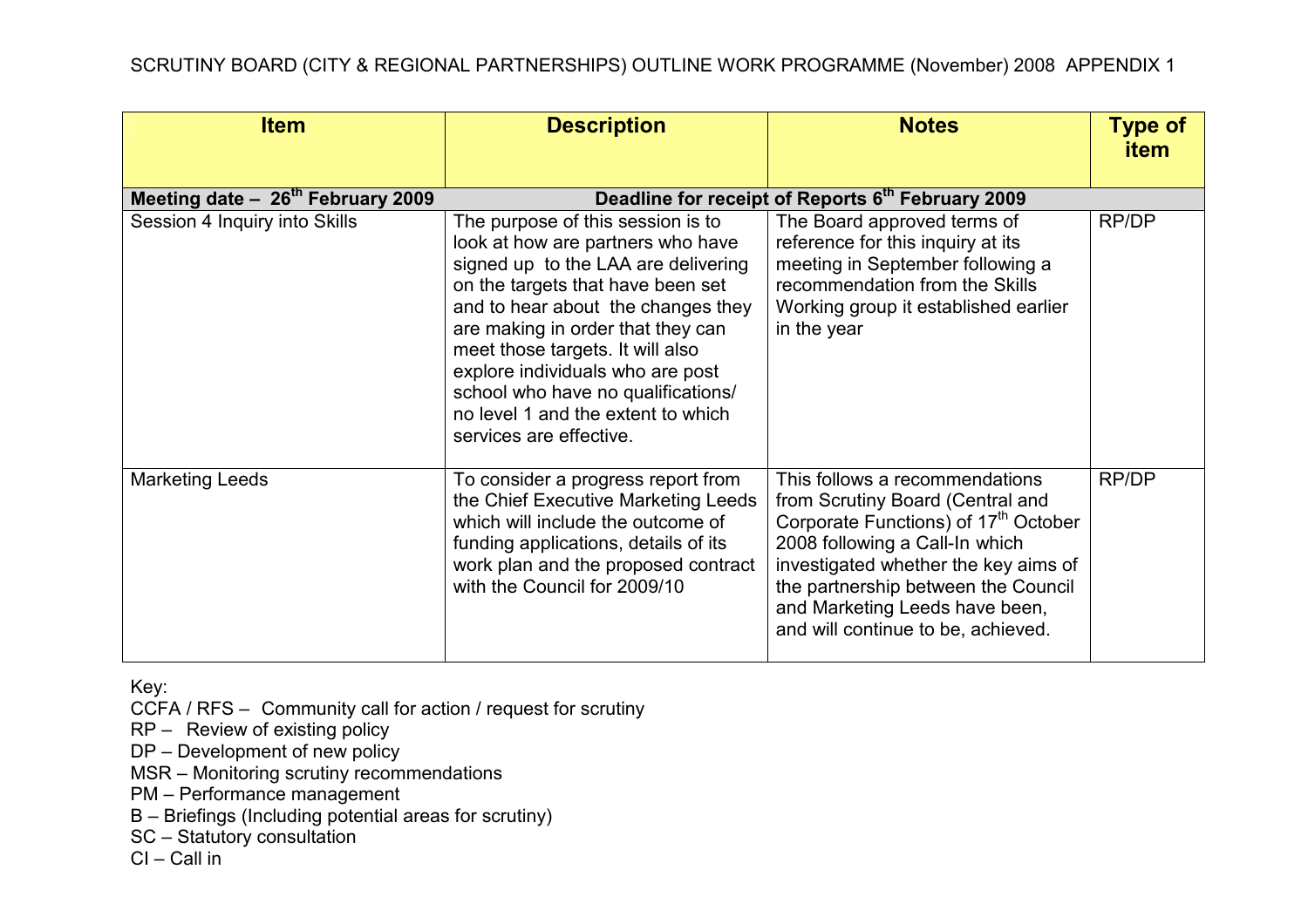| <b>Item</b>                        | <b>Description</b>                                                                                                                                                                                                           | <b>Notes</b>                                                                                                                                                                                  | <b>Type of</b><br><b>item</b> |
|------------------------------------|------------------------------------------------------------------------------------------------------------------------------------------------------------------------------------------------------------------------------|-----------------------------------------------------------------------------------------------------------------------------------------------------------------------------------------------|-------------------------------|
| Meeting date $-26^{th}$ March 2009 |                                                                                                                                                                                                                              | Deadline for receipt of Reports 6 <sup>th</sup> March 2009                                                                                                                                    |                               |
| Session 5 Inquiry into Skills      | The purpose of this session is to<br>continue hearing evidence from the<br>parties signed up to the relevant<br>improvement priorities and targets in<br>the LSP and any information<br>requested from the previous session. | The Board approved terms of<br>reference for this inquiry at its<br>meeting in September following a<br>recommendation from the Skills<br>Working group it established earlier<br>in the year | RP/DP                         |
| Meeting date - April 2009          | Deadline for receipt of Reports 9th April 2009                                                                                                                                                                               |                                                                                                                                                                                               |                               |
| Session 6 Inquiry into Skills      | The purpose of this Session is to<br>consider the Board's draft inquiry<br>report and recommendations.                                                                                                                       | The Board approved terms of<br>reference for this inquiry at its<br>meeting in September following a<br>recommendation from the Skills<br>Working group it established earlier<br>in the year | RP/DP                         |
| <b>Annual Report</b>               | To approve the Board's contribution<br>to the Scrutiny Boards Annual Report<br>2008/09.                                                                                                                                      |                                                                                                                                                                                               |                               |

CCFA / RFS – Community call for action / request for scrutiny

RP – Review of existing policy

DP – Development of new policy

MSR – Monitoring scrutiny recommendations

PM – Performance management

B – Briefings (Including potential areas for scrutiny)

SC – Statutory consultation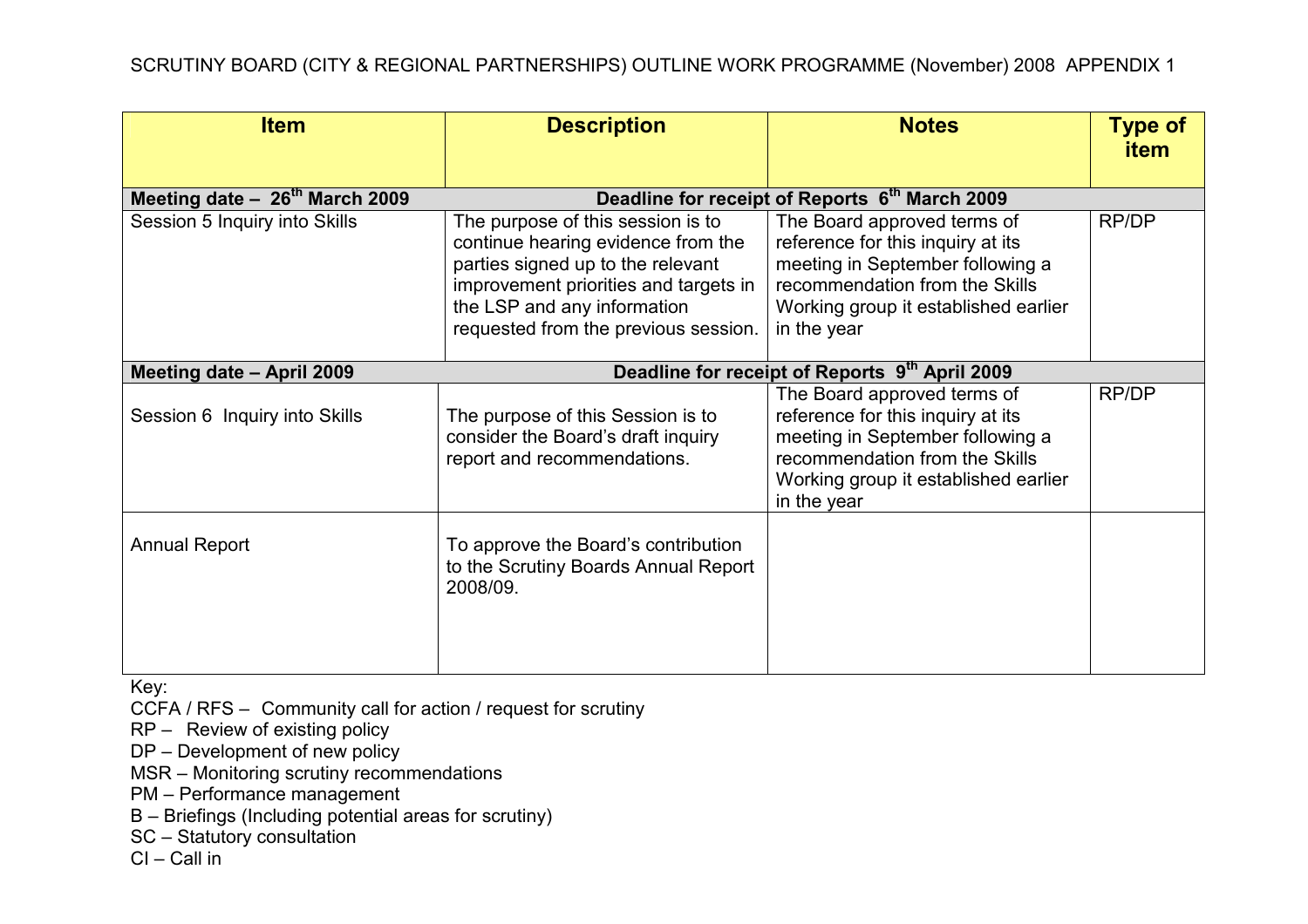| <b>Working Groups</b>   |                                                          |                                                                                                                                                          |                                       |
|-------------------------|----------------------------------------------------------|----------------------------------------------------------------------------------------------------------------------------------------------------------|---------------------------------------|
| <b>Working group</b>    | <b>Membership</b>                                        | <b>Progress update</b>                                                                                                                                   | Date last<br>meeting                  |
| <b>Small Businesses</b> | Councillors Bentley, Atha, Kendal                        | Information from the working group<br>meeting held on 7 <sup>th</sup> October 2008<br>will be reported to the Board on the<br>$23rd$ October.            | $7th$ October<br>2008                 |
| <b>University Fees</b>  | Councillors Bentley, Kendal, J Lewis,<br>Atha and Yeadon | Information from the working group<br>held on the 17 <sup>th</sup> October 2008 will<br>be provided to the Board meeting on<br>23 <sup>rd</sup> October. | $17^{\text{th}}$<br>October<br>2008   |
| <b>Skills</b>           | Councillors Bentley, Driver, Yeadon<br>and J Lewis       | Work completed. Terms of<br>Reference approved for an inquiry<br>by the Board on the 25 <sup>th</sup> September<br>2008.                                 | 22 <sup>nd</sup><br>September<br>2008 |

CCFA / RFS – Community call for action / request for scrutiny

RP – Review of existing policy

DP – Development of new policy

MSR – Monitoring scrutiny recommendations

PM – Performance management

B – Briefings (Including potential areas for scrutiny)

SC – Statutory consultation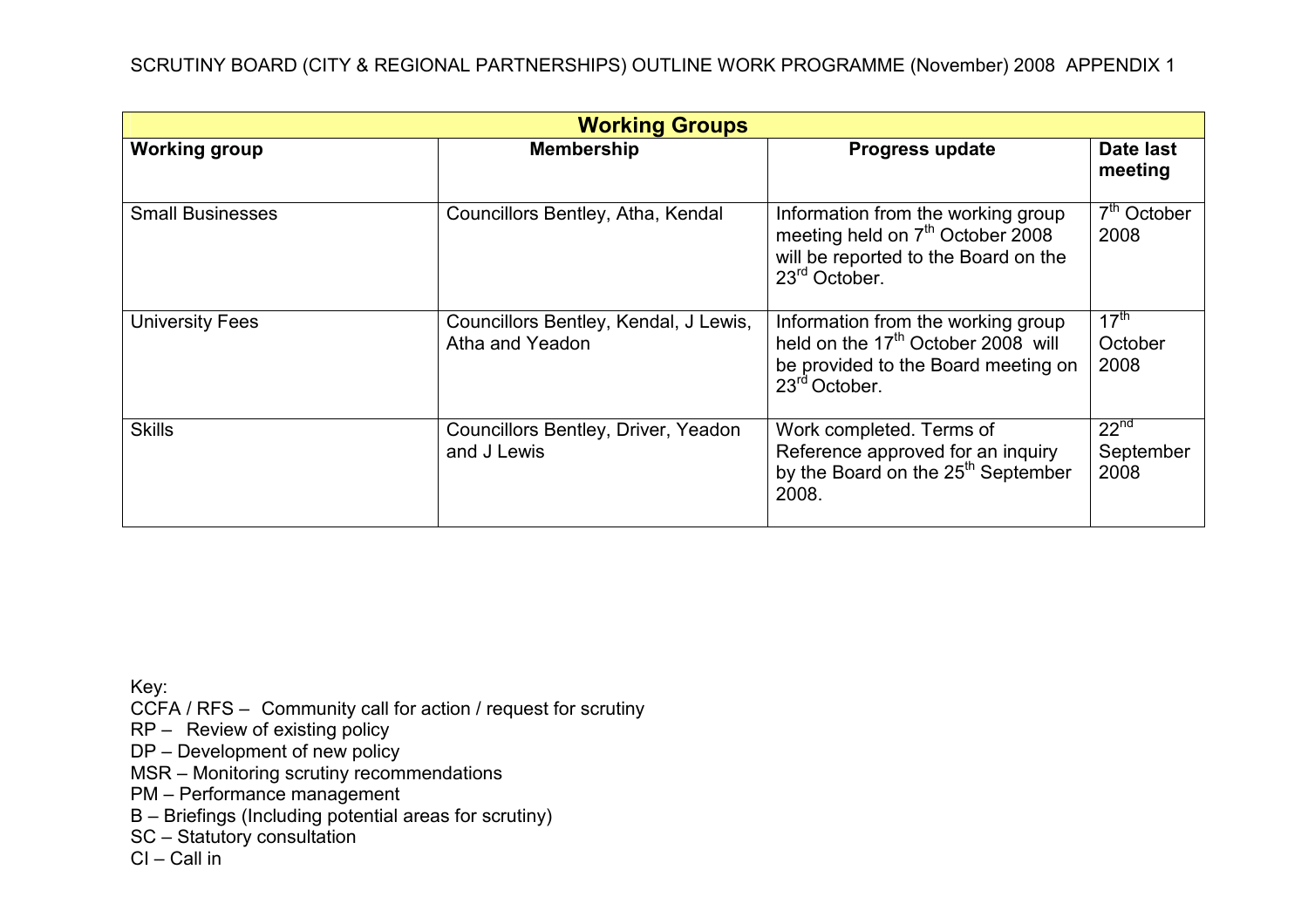## Outstanding Issues

The Transport Bill The relationship between Local Government Yorkshire and Humber, Government Office for Yorkshire and the Humber, the RDAs, Yorkshire Forward and the Regional Minister Scrutiny Arrangements at a regional level

### Marketing Leeds

The Chair reported this to the Board on the 23<sup>rd</sup> October that she had met with the Chief Executive, Marketing Leeds, Deborah Green on the 20<sup>th</sup> October and agreed that she would bring a progress report to this Board in February 2009 which would include the outcome of funding applications, details of its work plan and the proposed contract with the Council for 2009/10

## (Extract of minute below from Scrutiny Board Central and Corporate Functions)

SCRUTINY BOARD (CENTRAL AND CORPORATE) WEDNESDAY, 17TH SEPTEMBER, 2008

# 28 Review of Called-In Decision - Grant Agreement with Marketing Leeds 2008/09

Key: CCFA / RFS – Community call for action / request for scrutiny RP – Review of existing policy DP – Development of new policy MSR – Monitoring scrutiny recommendations PM – Performance management B – Briefings (Including potential areas for scrutiny) SC – Statutory consultation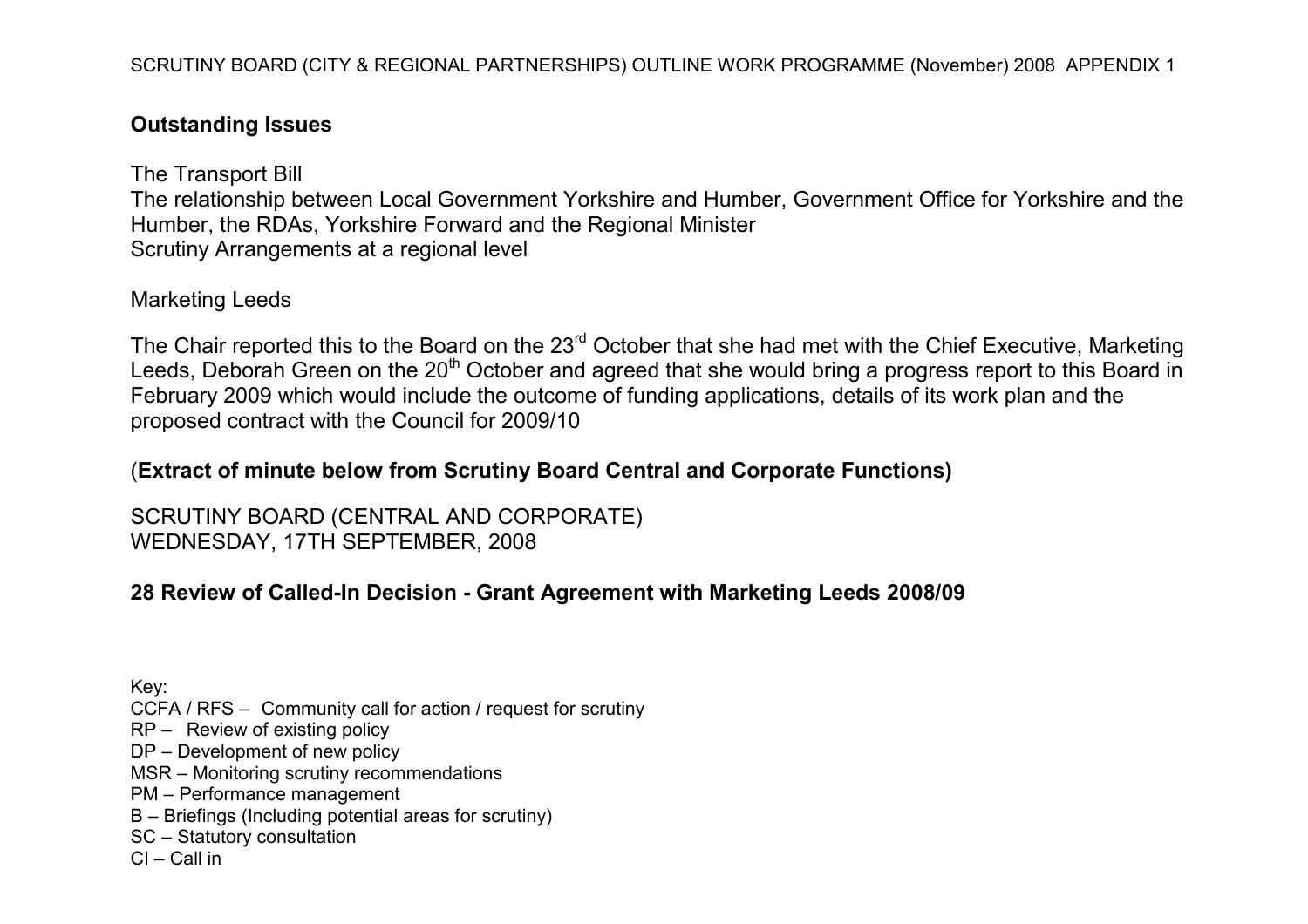The Head of Scrutiny and Member Development submitted a report, together with relevant background papers, relating to an officer delegated decision, D34227 of the Chief Executive as follows: Grant Agreement to Marketing Leeds 2008/09

'In accordance with the Council's agreed budget for 2008-09, a grant of £400,000 is payable to Marketing Leeds Limited to undertake a range of activities as detailed in the attached grant agreement.'

The decision had been called-in for review by Councillors J Lewis, J Dowson, L Mulherin, E Nash and L Yeadon on the following grounds:-

'I would like the Scrutiny Board to investigate whether the key aims of the partnership between the Council and Marketing Leeds have been, and will continue to be, achieved.'

The Board considered the following written evidence:-

• A copy of the Call-In request form; and

• A copy of the Delegated Decision Form dated 18th August, 2008 of the Chief Executive, together with a copy of the accompanying report on which the decision was based.

The Board also considered the following additional information:-

- Marketing Leeds Business Plan 2008/09;
- Marketing Leeds Activity and Events Strategy 2008/09; and
- Marketing Leeds Statutory Financial Statements for the year ended 31 March 2008;

Key:

- CCFA / RFS Community call for action / request for scrutiny
- RP Review of existing policy
- DP Development of new policy
- MSR Monitoring scrutiny recommendations
- PM Performance management
- B Briefings (Including potential areas for scrutiny)
- SC Statutory consultation
- CI Call in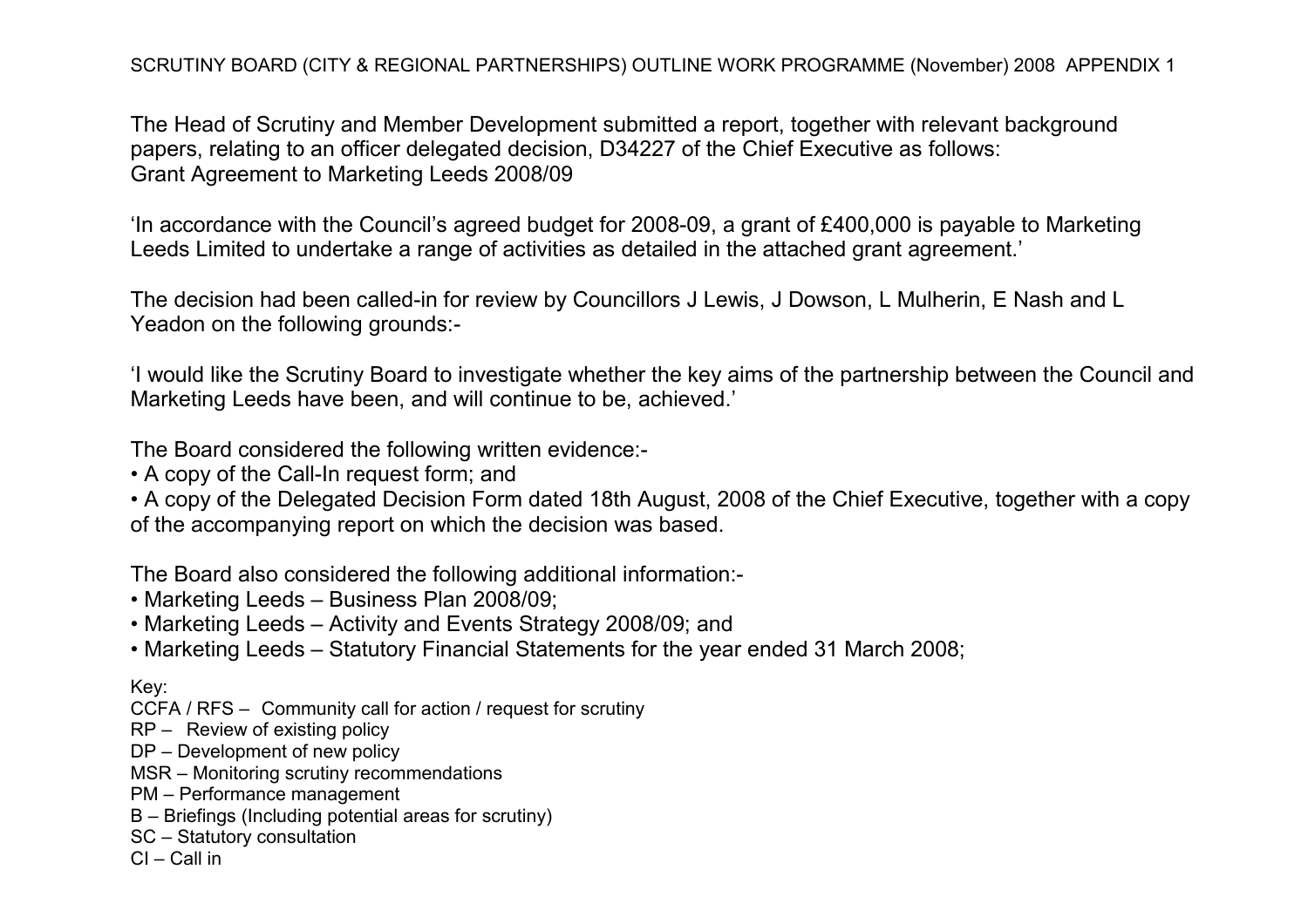Councillors J Lewis and L Mulherin attended the meeting to present evidence to the Board. Councillor J Lewis gave a presentation outlining the reasons for the call-in request.

The following officers were also in attendance to respond to Members' queries and comments:-

- Paul Rogerson, Chief Executive;
- James Rogers, Assistant Chief Executive (Planning, Policy and Improvement);
- Jean Dent, Director of Development Services; and
- Deborah Green, Chief Executive of Marketing Leeds.

The Board then questioned Officers at length on the information provided and evidence submitted.

RESOLVED – That the report and information appended to the report be noted.

29 Outcome of Call-In

#### RESOLVED –

(a) To note the Board's support for Marketing Leeds;

(b) That the Officer Delegated Decision D34227 be immediately released for implementation;

(c) That the Chief Executive reports back to the Scrutiny Board (Central and Corporate) at the October meeting regarding amendments to paragraphs 6 (Obligations of Marketing Leeds) and 8 (Performance Monitoring) of the funding agreement between Leeds City Council and Marketing Leeds;

Key:

- CCFA / RFS Community call for action / request for scrutiny
- RP Review of existing policy
- DP Development of new policy
- MSR Monitoring scrutiny recommendations
- PM Performance management
- B Briefings (Including potential areas for scrutiny)
- SC Statutory consultation
- CI Call in